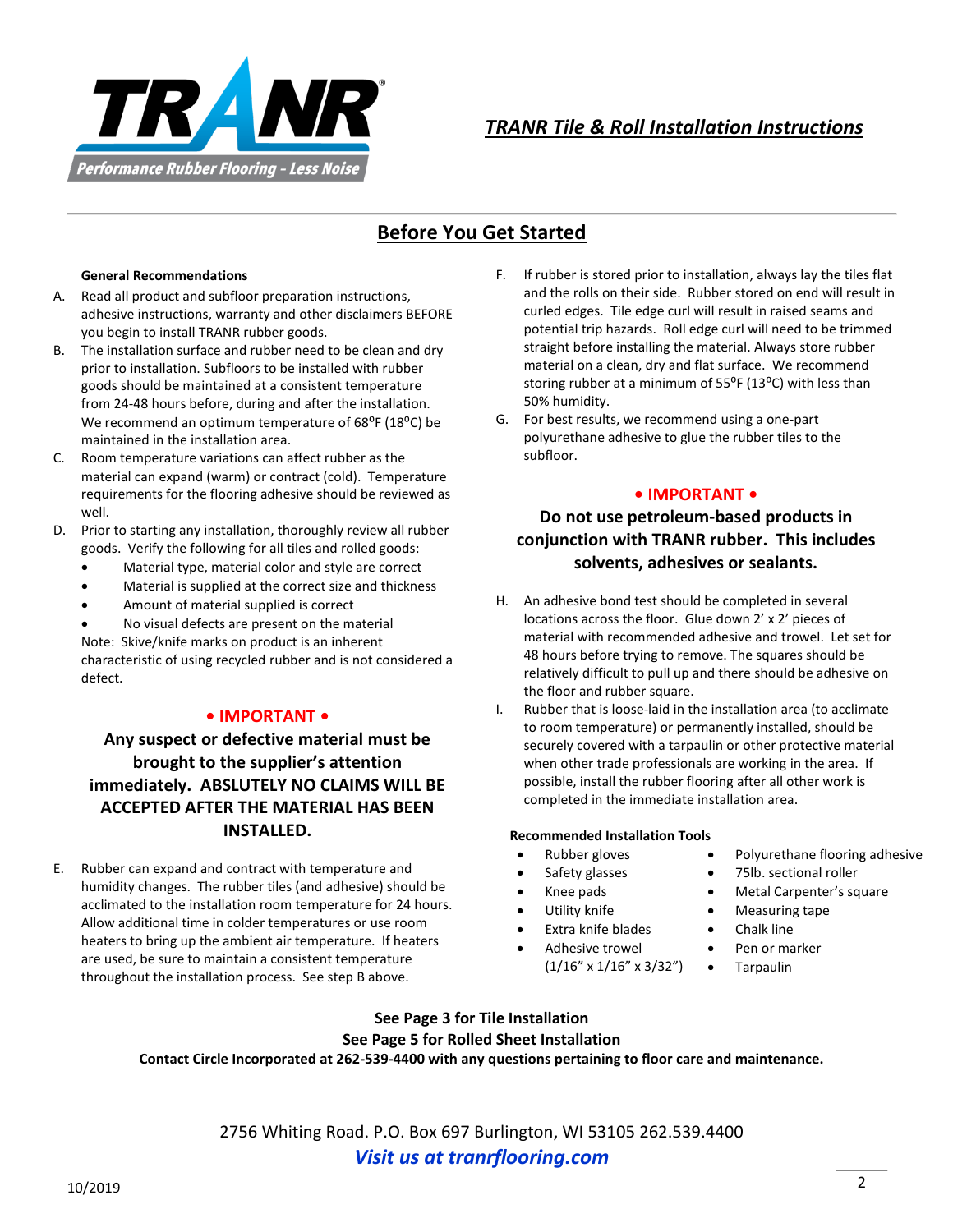## **Subfloor Requirements**

#### **Subfloor Requirements for Installation**

- A. TRANR rubber may be installed over concrete, cement-type leveling bases, asphalt and wood subfloors.
- B. All subfloors should be thoroughly cleaned, filled and primed. Remove all paint, varnish, oil, grease, dust, or wax or any foreign substance that may decrease the bond strength of the polyurethane flooring adhesive. (Review ASTM F710 for more information.)
- C. Verify the subfloor is dry, smooth and level. Subfloor surfaces should not vary more than 1/8" in ten feet.
- D. Gypsum patching compounds and leveling products should not be used on subfloor surfaces.
- E. **Stabilization of the subfloor is the sole responsibility of the installer and/or property owner.**

#### **Concrete (or leveled cement-type) Subfloors**

- A. Concrete surfaces must be thoroughly cured, free from hydrostatic pressure, leveled and cleaned from any foreign materials such as dust, dirt, paint, oil and water prior to rubber installation.
	- a. Use a trisodium phosphate solution (or Xylol for rubber-based paint) to remove oil, grease or wax.
	- b. Remove paint, old adhesive or other foreign material by either machine sanding or scraping.
	- c. Thoroughly wash and rinse treated areas. Allow subfloor to completely dry.
- B. To reduce the amount of adhesive required, concrete surfaces should be reasonably smooth.
- C. Any separation of concrete layers, heaving, etc. is the sole responsibility of the installer and/or property owner.
- D. Allow for good drainage of the installation area with either a well-defined gradient (1% or greater depending on the coverage size of the surface) or well-placed drainage pipe in lower spots of the area.
- E. The existing concrete surface shall be free of significant cracks or gaps prior to the installation. Patch areas with a latex-based leveling/filler compound according to the manufacturer's guidelines. Allow compound to dry as directed.
- F. **New concrete, or the alike, should be allowed to cure for a minimum of 60 days prior to installing TRANR rubber flooring.** The surface should be smooth and level.
- G. Both moisture and pH tests should be conducted on concrete subfloors to determine if they are suitable for installation. Moisture should not exceed 3 lbs./1000 sq. ft. and pH level should be 7-10. (Review ASTM F1869 for water vapor emissions.)

#### **Wood Subfloors**

- A. The wood subfloor should be in good condition, rigid, and free from movement. The subfloor should have good cross ventilation under the floor to prevent distortion.
- B. The wood surface should be clean and free from any foreign materials such as dust, dirt, paint or protruding nails and screws. All damaged wood should be replaced.
- C. The surface should be leveled, clean and dry before application. Trapped moisture may cause deterioration and premature rotting of the wood. The subfloor should be free from excessive cupping or warping.
- D. The existing wooden surface shall be free of significant cracks or gaps prior to the installation. Patch areas with a plastic wood compound according to the manufacturer's guidelines. Allow compound to dry as directed.
- E. Re-nail loose boards. Replace worn or damaged boards. If necessary, sand floor to a level finish and prime. Wood subfloors can also be covered with a five-ply 5/8" (15.875mm) plywood or hardboard. Prime newly replaced floorboards.

#### **Asphalt Subsurface**

- A. Asphalt subsurface must be hard enough not to melt during hot weather, leveled, and free from any foreign materials such as grease, oil, dust, paint and other contaminants. Avoid installation of rubber tiles on new asphalt until surface oil has had time to dissipate (Approx. 30 days after compacting) and drainage can be evaluated.
- B. Any separation of asphalt or blacktop layers, heaving etc. is the sole responsibility of the installer and/or property owner.
- C. Allow for good drainage of the installation area with either a well-defined gradient (1% or greater depending on the coverage size of the surface) or well-placed drainage pipe in lower spots of the area.
- D. The existing asphalt surface shall be free of significant cracks or gaps prior to the installation. Fill cracks and gaps to level surface.
- E. All rubber installed on asphalt must be adhered using a polyurethane adhesive.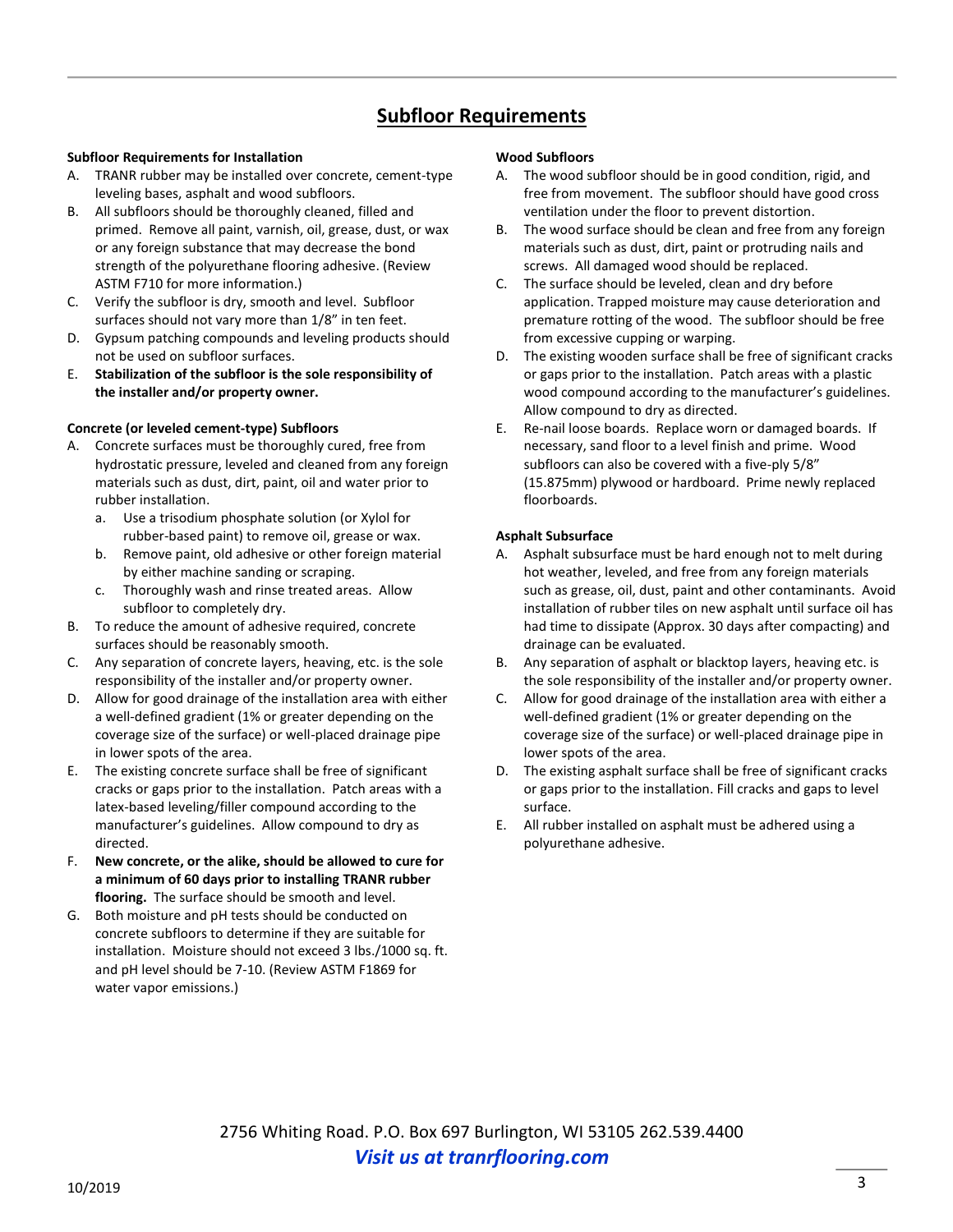## **Tile Installation**

### **Prior to Installation**

- A. Installation of the rubber flooring will only be as good as the substrate it's installed over. If the substrate is uneven, the rubber will not lay flat. **A wet, greasy substrate is the first major cause of bonding failure.** Review "Subfloor Requirements" section starting on page 2.
- B. Lay out the rubber tiles and allow the material to "relax." The material should be acclimated to the installation room temperature for 24 hours.
- C. TRANR manufactures its tiles for each project in one shadepattern-lot number as close as possible to the sample color. Since minor variations are inherent in resilient flooring products, it is highly recommended that the tiles be mixed during the dry fit process to create the most desirable appearance.
- D. Dry lay the rubber tiles to check for any color variations or blemishes. If there is any type of defect or questionable color difference DO NOT INSTALL. Contact your supplier immediately.
- E. Carefully read all adhesive application instructions prior to using the product.

#### **Installation Instructions**

- A. Begin by locating the center of the room and setting chalk lines so the horizontal chalk line is square and perpendicular to the vertical chalk line. The room will be split into four quadrants.
- B. Proceed to set additional chalk lines at 72-inch (1.83) intervals across the narrow part of the room. This will provide a common course to lay 18", 24" or 36" rubber tiles. See diagram to the right.
- C. Apply adhesive using 1/16"x1/16"x3/32" U-notch trowel. Spread adhesive perpendicular to seam areas to prevent excess adhesive from protruding through the seam. Use a new trowel for each new pail of adhesive. DO NOT RE-NOTCH THE TROWEL.
- D. Review the flooring adhesive usage guidelines for spread rate and open times for curing. Higher temperatures and high humidity will cause the adhesive to set up quickly. Low temps and low humidity will cause the adhesive to set at a slower rate. The installer should monitor on-site conditions and adjust accordingly. DO NOT LET ADHESIVE SKIM OVER.
	- Approximately one 5-gallon pail of polyurethane adhesive should cover roughly 400 sq. ft.
	- If adhesive is spread more than 100 sq. ft. per gallon, a sufficient amount of adhesive has not been used to permanently adhere the tiles. However, keep in mind that rough surfaces will affect adhesive coverage.



E. Closely following the chalk line, install the first row of tiles. Start the first full tile (**A**) about 1" short of a full tile from the wall. This will ensure enough material has been left at the wall base. See detail diagram below.



F. Carefully set the tiles into the wet adhesive. Dropping tiles into the adhesive will trap air under the flooring. Do not exert pressure on the tiles - lay them naturally to ensure good contact with the adhesive. The idea is to establish the first course of installed tiles across the room. Make sure this course is properly set and even before continuing the tile installation.

2756 Whiting Road. P.O. Box 697 Burlington, WI 53105 262.539.4400 *Visit us at tranrflooring.com*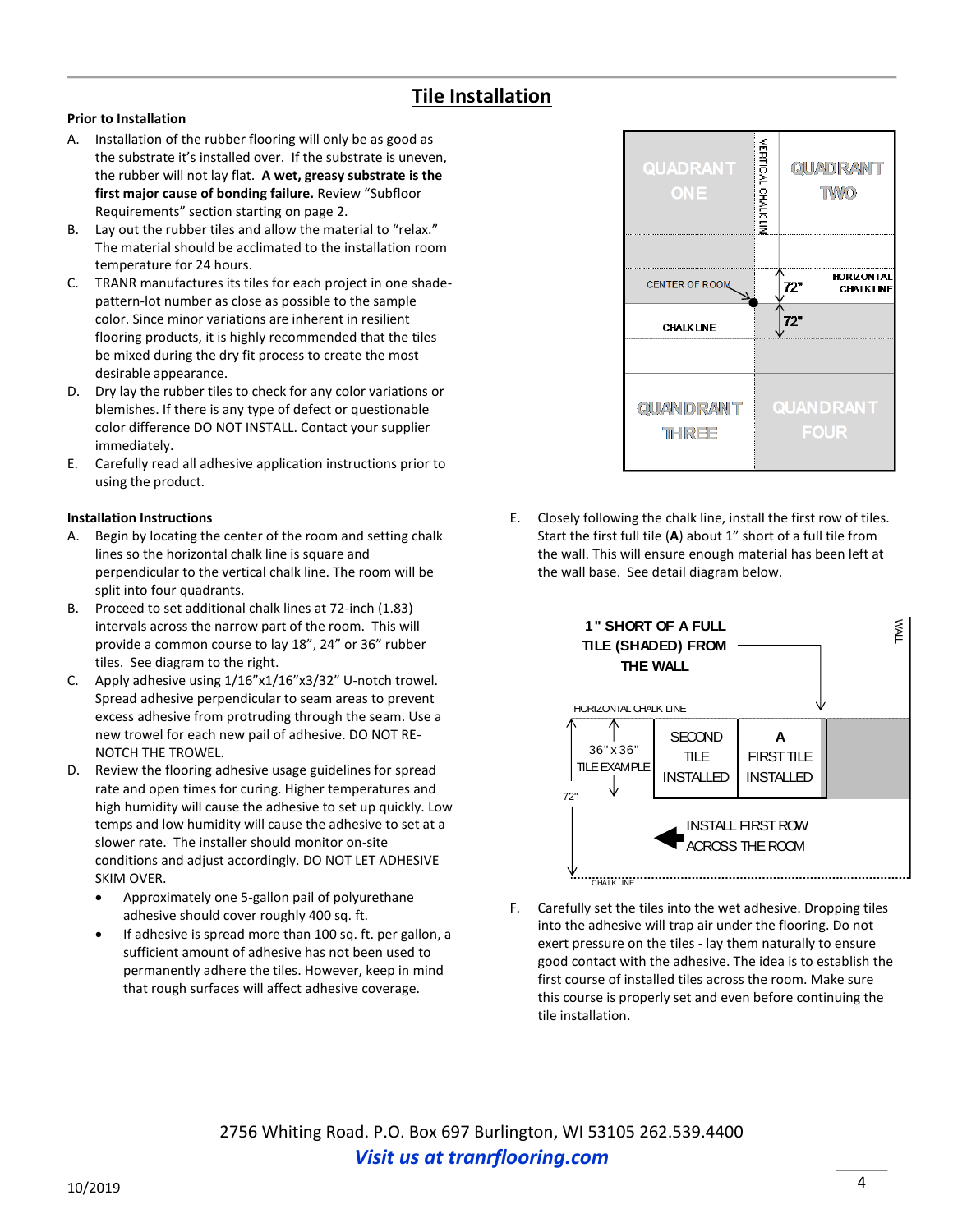# **Tile Installation (continued)**

- G. **SQUARE TILES ONLY:** Start the second row of tiles halfway between the joint of the first two tiles to establish a staggered "brick wall" pattern. Installing by this method eliminates pressure on the tile corners and results in a better match at the seams.
- H. Cut tiles to fit at the walls and proceed to roll the first 72" course of tiles using a 75 lb. section roller. Rollers over 75 lbs. may cause the tiles to stretch and should not be used. The first course can be rolled without walking on the tiles. Roll the tiles the length of the course and across the course for proper adhesion.

#### **Failure to roll the tiles while the adhesive is still soft is the second major cause of bonding failure. Wet or greasy, etc. subfloors are the first.**

BANKED TURNS: Immediately after rolling, weigh down the tiles with sandbags to allow the rubber to conform to the subfloor contour.

I. When the first course is completely installed, cut to the walls and rolled, start the second 72" course on one side of the starting course. The third course installed should be on the OPPOSITE side of the first course. By alternating sides from the starting course, maximum time is allowed for the adhesive to harden before installer traffic is forced onto the tiles. See the diagram below.



- J. **Note.** The adhesive is slippery when first spread and the tiles will shift position even if slightly disturbed. Use a quality masking tape (3M "Long-Mask" #2090 is preferred) to hold tiles together. DO NOT USE DUCT TAPE. Test tape adhesive to determine if the tape will hold the tile adequately and if it can be removed easily without leaving a residue or disturbing the position of the tile.
- K. During the installation of the second, third and subsequent courses it will be necessary to walk on the newly installed tiles. Use caution as tiles can easily be kicked out of place. Tape tiles together to keep them in place during the job. Install as many full tiles as the adhesive spread will allow. Always be alert for tiles that may have been moved out of

place. Use your foot to readjust any moved tiles and proceed to tape it to the adjacent tile(s).

- L. Use a hand roller in areas where the larger roller cannot reach and on all seams after the floor has been rolled. If there are gaps in the seams, masking tape can be used to pull the seam together. For seam edges that are not lying flat, use a sandbag or other weighted object to hold-down the tile edge overnight. Once the floor has set, the tape may be removed.
- M. If adhesive pushes up in the seams, immediately clean with a damp rag and mineral spirits. Cured adhesive on the floor is very difficult to remove. TRANR strongly recommends using gloves when applying floor adhesive.

Any adhesive outside the installed field of tiles should be removed before leaving the job at the end of the day. The next day it will be very hard and need to be chipped away before starting work.

#### **• IMPORTANT •**

**DO NOT ALLOW foot traffic or rolling loads on the newly installed floor for a minimum of 24 hours. Permanent indentations in the adhesive could result and prevent a secure bond to the subfloor. For maximum strength, allow adhesive to cure for 72 hours.**

2756 Whiting Road. P.O. Box 697 Burlington, WI 53105 262.539.4400 *Visit us at tranrflooring.com*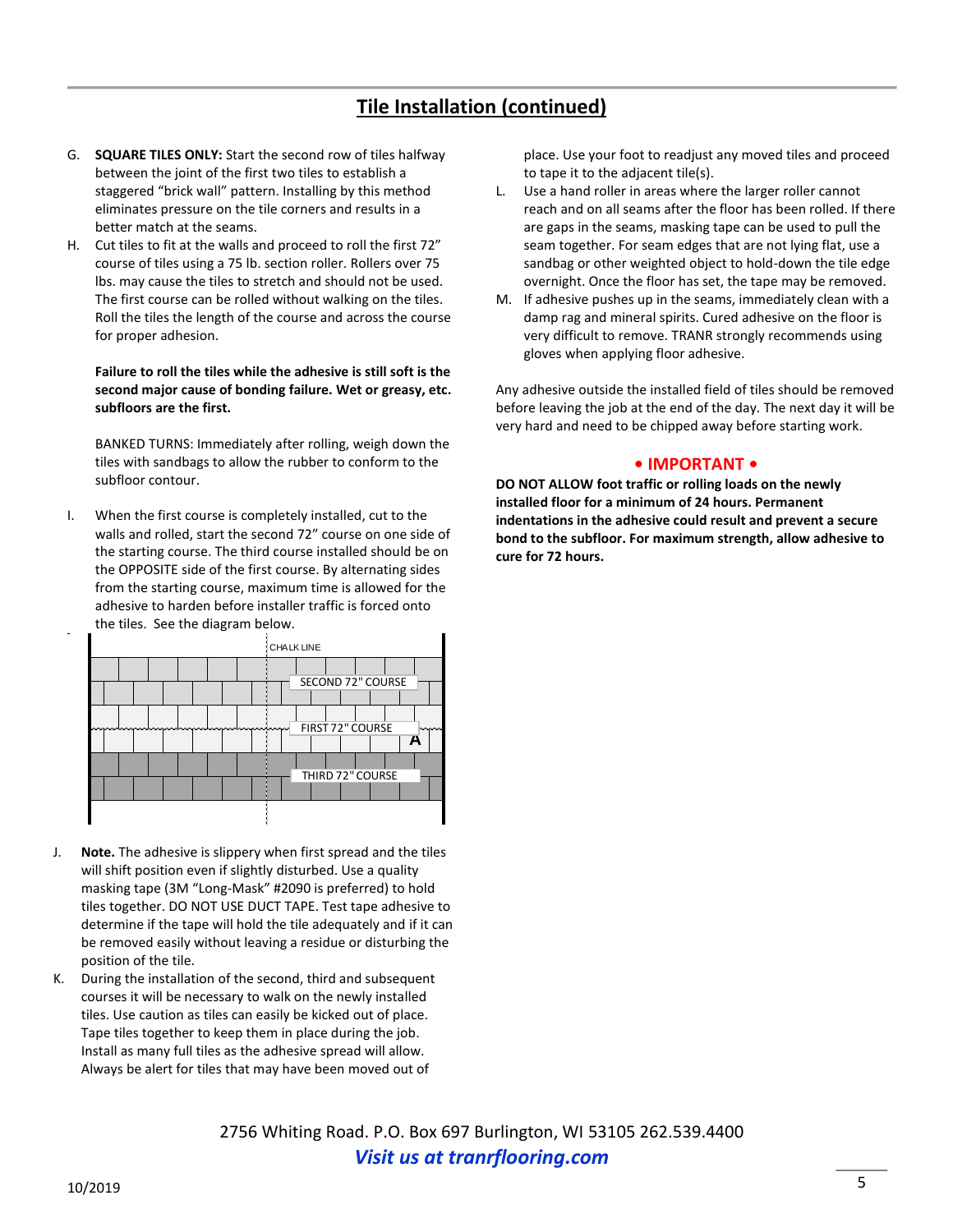# **Rolled Sheet Installation**

#### **Prior to Installation**

- A. Installation of the rubber flooring will only be as good as the substrate it's installed over. If the substrate is uneven, the rubber will not lay flat. **A wet, greasy substrate is the first major cause of bonding failure.** Review "Subfloor Requirements" section starting on page 2.
- B. Roll out the rubber flooring and allow the material to "relax." The material should be acclimated to the installation room temperature for 24 hours.
- C. Orders for more than one roll of rubber will be marked with letters (i.e. "A", "B", "C") to insure that each roll is positioned correctly during installation. Roll "A" should be positioned next to roll "B" and so on. If rubber rolls are installed out of sequence, each roll could potentially result in undesirable seam gaps.
- D. Pre-cut rubber rolls being sure to leave 1" to 2" of extra material at the beginning and end of the roll. This will allow for an exact fit against a wall or for seaming at each end. Trim rolls to fit upon adhering to the subfloor. When possible, any cuts should be against the wall.
- E. Carefully read all adhesive application instructions prior to using the product.

#### **Installation Instructions**

- A. Beginning along a straight wall, lay the first sheet of flooring. If the walls are not square, use a chalk line to lay the sheet.
- B. Apply adhesive using a 1/16" x 1/16" x 3/32" U-notch trowel. Spread adhesive perpendicular to seam areas to prevent excess adhesive from protruding through the seam. Use a new trowel for each new pail of adhesive. DO NOT RE-NOTCH THE TROWEL.
- C. Review the flooring adhesive usage guidelines for spread rate and open times for curing. Higher temperatures and high humidity will cause the adhesive to set up quickly. Low temps and low humidity will cause the adhesive to set at a slower rate. The installer should monitor on-site conditions and adjust accordingly. DO NOT LET ADHESIVE SKIM OVER.
- D. Fold the first roll lengthwise (half the width of the roll) and spread the adhesive over the subfloor using the u-notch trowel.
- E. Lay the material into the wet adhesive carefully. Dropping the rubber sheet into the adhesive will trap air under the flooring.

F. Immediately roll the rubber flooring with a 75 lb. roller. Roll the width first, then the length. Roll flooring again in 30 – 45 minutes.

#### **Failure to roll while the adhesive is still soft is the second major cause of bonding failure. Wet or greasy, etc. subfloors are the first.**

BANKED TURNS: Immediately after rolling, weigh down with sandbags to allow the rubber to conform to the subfloor contour.

- G. Repeat steps D through F for the second half of the first sheet.
- H. Position the second sheet flush against the first sheet. Do not place pressure on the first sheet as the glue will still be wet and may shift the sheet. Verify there are no gaps between the rubber sheets and the seams are tight.
- I. Continue to place the rubber material adjacent to the previous sheet laid until the entire floor is covered. Immediately roll each sheet with a 75 lb. roller.
- J. Hand roll seams after the floor has been rolled. If there is some gapping in the seams, masking tape (3M "Long Mask" #2090 is preferred) can be used to pull the seams together. DO NOT USE DUCT TAPE as it may leave a residue. Once the floor has set the tape may be removed.
- K. If adhesive pushes up in the seams, immediately clean with a damp rag and mineral spirits. Cured adhesive on the floor is very difficult to remove. TRANR strongly recommends using gloves when applying floor adhesive.